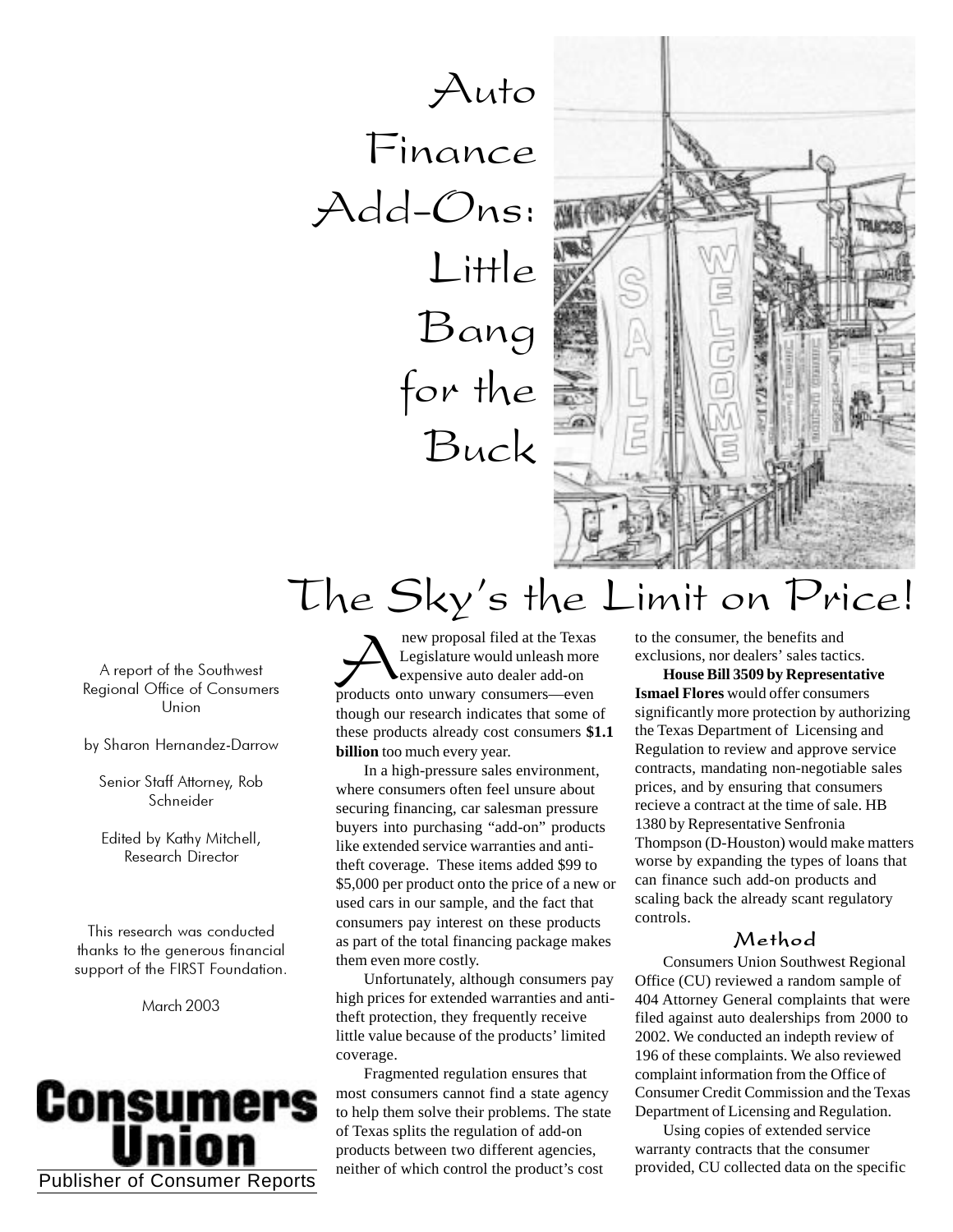Consumers Pay Far More for Extended Warranty Coverage than the Insurance is Worth, Because So Many Players Can Take a Markup



At Claim Time, Consumers Report Finger Pointing Among the Players

Extended warranty is "not

that the product is sold and

major company describes its

sale of "insurance coverage at

competitive prices."

insurance" by Texas statute, but this

statutory fiat cannot hide the fact

administered as insurance. One

extended warranty program as the

terms of the contracts, including cost, deductible, and length of coverage. CU then compared the costs of the product to the consumer to the cost of a representative insurance plan backing the product. We also assumed that a 25% commission to the seller is reasonable. CU compared the consumer price to the reasonable estimated underlying insurance value. When the coverage was not specified in a consumers documents, CU assumed the most comprehensive and costly coverage for that car in order to give the most conservative estimate of the overcharge.

#### General Findings

 Half of car buyers in our complaint sample (202 people) purchased extended warranties, and paid an estimated average \$755 too much for them. Assuming that half of the people who finance a car bought an extended warranty, we estimate that consumers in Texas may have paid \$1 billion too much for extended warranties in 2002.

**•** Fewer than eight percent of consumers in our sample (32 people) purchased theft protection, but these consumers paid a huge markup. For anti-theft products, consumers typically paid \$299 to \$799 to buy a very low value insurance product that insurers sold to dealers for under \$32 per covered car. Assuming the only 8% of people who finance their car purchased anti-theft products in 2002, we estimate consumers spent more than \$100 million too much for them.

 The Texas agency charged with regulating these products, the

Department of Licensing and Regulation (TDLR), suffers both from the lack of power and the will to protect consumers. The advisory board charged with overseeing extended warranties is composed almost entirely of industry representatives and has not met in two years,<sup>1</sup> and TDLR has not been able to appoint any members to the Vehicle Protection Advisory Board since its creation in 2001.2

 Many consumers complain of aggressive sales tactics, including adding a financing "extra" without the customer's knowledge, intimidating buyers into signing an a contract without

review, and altering the contract. These consumers often felt pressured into purchasing extended warranties and anti-theft products or were told they would not receive financing otherwise.

Consumers complained about rude salesman, overcharges, and deceptive practices—and one out of five consumers complained specifically about their extended warranty. Of 32 people who purchased anti-theft products, 18 people, over 50%, complained about their contract.

 Of the 196 files reviewed in more detail, many related to the difficulty consumers had in getting dealers to make repairs covered by the extended warranty even when those repairs were expressly provided for in the contract. Consumers also complained that they had been told their warranty covered everything, only later to find out that this was not the case.

 Consumers reported problems canceling their add-on or collecting promised cash rebates for filing no claims. Others

> reported receiving no copy of their contract or found out that the terms of their contracts had been altered.

### The Products

Extended warranties and vehicle anti-theft products are among the profitable "add-on" products sold to consumers by auto dealers (and sometimes directly by insurers or brokers). This market has come under increasing scrutiny throughout the United States because of consumer complaints of unscrupulous sales tactics, limited coverage, and high prices.

Interstate National Dealer Services.5

**"**Extended automobile warranties" or "automobile service contracts" advertise financial protection to the automobile owner from mechanical breakdowns not covered by the manufacturer's original warranty. These contracts typically range from three months to seven years and/or 3,000 to 150,000 miles.

"Vehicle anti-theft products" or "vehicle protection products" pay a cash benefit of \$2,500-\$3,000 if the car is stolen within the first three years. The "plan" also includes an etched number (known as a vehicle identification number) or a decal in the automobile's window.<sup>3</sup>

Consumers Union Southwest Regional Office Auto Dealers Sell More than Cars 2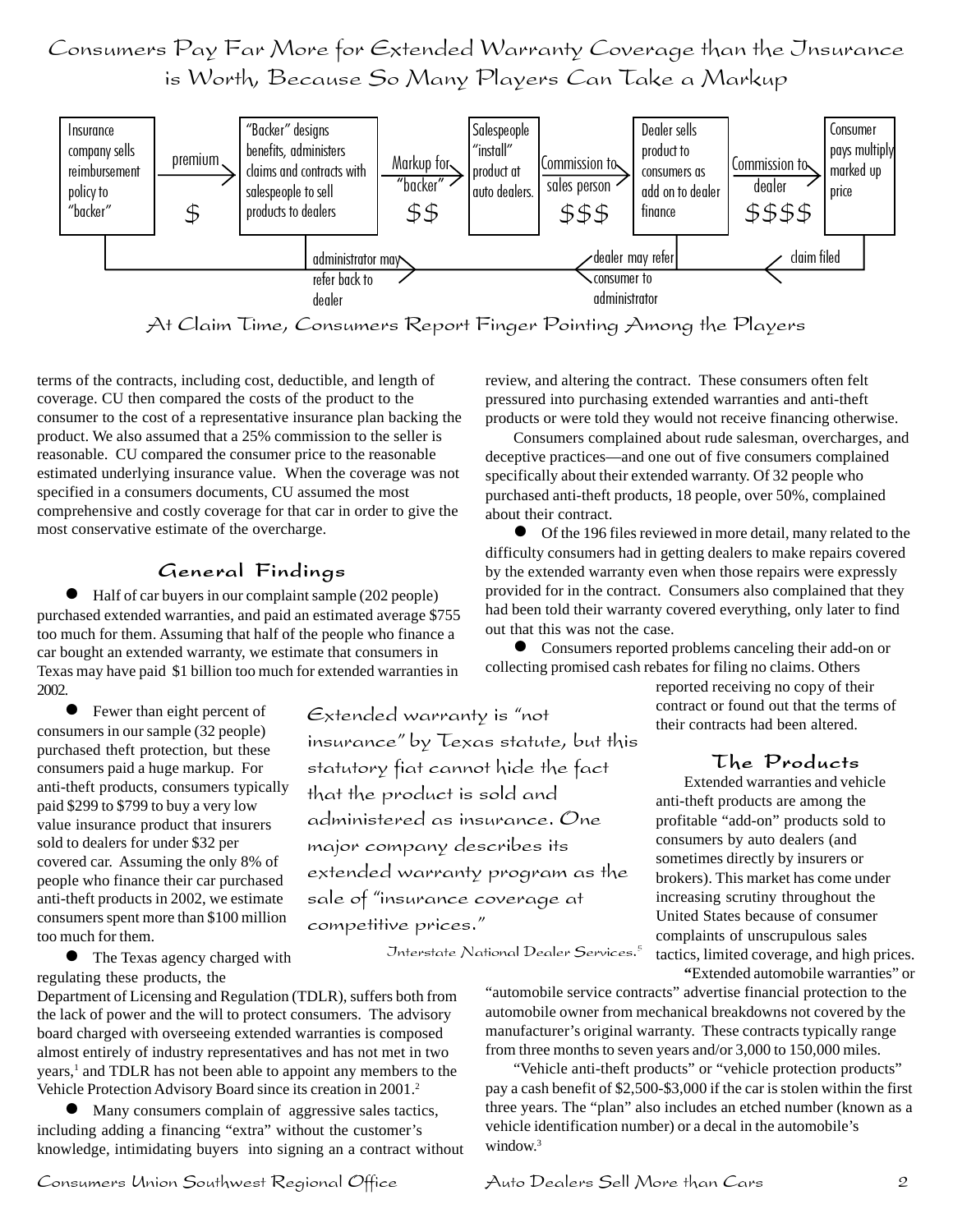Consumers Pay a Three Hundred Percent (or more) Markup Over the Cost of the Underlying Jnsurance Coverage When Buying Extended Warranty from the Dealer

Automobile dealers derive an increasing share of their profit from these add-on contracts. In 2002, AutoNation, the nation's largest automobile dealer, benefited from the commission on sale of extended warranties, the liquidation of insurance reserves relating to extended warranties, and the sale of risk from a third party insurance company, resulting in an \$8.1 million dollar gain.4

## Insurance by Any Other Name

Although automobile dealers sell theft protection and extended warranty products as insurance, they are currently exempt from insurance regulation in Texas—even though they clearly meet the definition of insurance set out in the insurance code and are frequently backed by an actual insurance policy.<sup>6</sup> By accepting the financial risk of automobile repairs or cash payout in the event of mechanical breakdowns or car theft, the dealers in effect are acting as

insurers and insurance agents but without any price controls.7 While the Insurance Department can review the rate of an insurance policy backing these contracts, the actual contract to the consumer is not "insurance" and therefore the seller can charge any amount.

Dealers who sell extended warranties on their own cars and who cover their obligations with an reimbursement insurance policy are not subject to warranty regulations.<sup>8</sup> Other companies are minimally regulated by Texas Department of Licensing and Regulation (TDLR)—we'll call these unregulated insurers the "backers."

Over one hundred non-dealer "backers," who sell these products through dealers, financial institutions, via the telephone or the internet, are registered with the TDLR.<sup>9</sup> These companies accept risk like an insurance company, but do not have to meet insurance standards.

Instead they must show they have a certain net worth, or they must purchase an actual insurance policy to cover the risk from some regulated insurer.<sup>10</sup> The "backer" sometimes hires a marketing company to get their product into auto dealerships, and may also hire an administrative company to handle consumer claims.<sup>11</sup> For the consumer, this means that a whole "insurance" market has developed without insurance consumer protections, including any rate or policy form review or prompt payment of claim requirements.

With all these different players behind every sale, commission and sales expenses represent a high percentage of the cost of these products. One extended warranty offers a flat commission to the auto dealer of \$450 - \$800 or a commission rate of 50% of the selling

| Year and Make/Model           |      | Price Paid by<br>Consumer | Miles/<br><b>Months</b> | American<br><b>Banker</b><br>Premium | Price<br>Consumer<br>Overpaid |
|-------------------------------|------|---------------------------|-------------------------|--------------------------------------|-------------------------------|
| 2001 Mitsubishi Galant        | New  | \$1,295.00                | 75,000/60               | \$290.00                             | \$1,005.00                    |
| 1998 Mitsubishi Eclipse       | New  | \$795.00                  | 75,000/60               | \$290.00                             | \$505.00                      |
| 1998 Toyota Corolla           | Used | \$1,786.00                | 75,000/72               | \$281.00                             | \$1,505.00                    |
| 2001 Chevrolette<br>Silverado | New  | \$2,000.00                | 60,000/60               | \$276.00                             | \$1,724.00                    |
| 2001 Ford Mustang             | New  | \$3,425.00                | 100,000/72              | \$737.00                             | \$2,688.00                    |
| 1998 Ford Expedition          | New  | \$810.00                  | 60,000/60               | \$275.00                             | \$535.00                      |
| 2001 Ford F150                | New  | \$3,000.00                | 100,000/72              | \$800.00                             | \$2,200.00                    |
| 1995 Toyota T100              | Used | \$1,595.00                | 36,000/36               | \$484.00                             | \$1,111.00                    |
| 1996 Pontiac<br>Bonneville    | Used | \$1,888.00                | 24,000/24               | \$574.00                             | \$1,314.00                    |
| 2001 Nissan Maxima            | New  | \$1,098.00                | 75,000/60               | \$275.00                             | \$823.00                      |
| 1998 Chevrolette Malibu       | New  | \$1,500.00                | 75,000/60               | \$275.00                             | \$1,225.00                    |

footnote 16

price, which could be more than \$4,400.12 Other companies allow the dealer to mark up the price without limit and to take the mark-up as commission.13 Interstate National Dealer Services, a TDLR licensed "backer,"reported that selling, general, and administrative expenses were 44% of revenues, and this does not include the "extra" this company allows the dealer to charge the consumer (commission).

## Extended Warranty: Costs Too Much

By the time all of the companies and people selling these policies collect their mark-up, the price of an extended warranty has become extraordinarily high.

The price of extended warranties vary from model to model and from year to year. In the CU study, Texans paid an average of \$1,376 for automobile extended warranties. Owners of used cars paid an average of \$1,381 for extended warranties, and new car buyers paid an average of \$1,371. Based on the the detailed rate filings for one large insurer backing these plans, we estimate consumers overpaid an average of \$755 for their extended warranty. In addition, because the cost of this product is also added into the loan, they paid interest averaging another \$499 over the life of the loan.15

## Extended Warranty: Does Too Little

Rife with exclusions, and scheduled to largely overlap the car's standard warranty, most extended warranties cover very little. Exclusions are lengthy. One typical extended warranty policy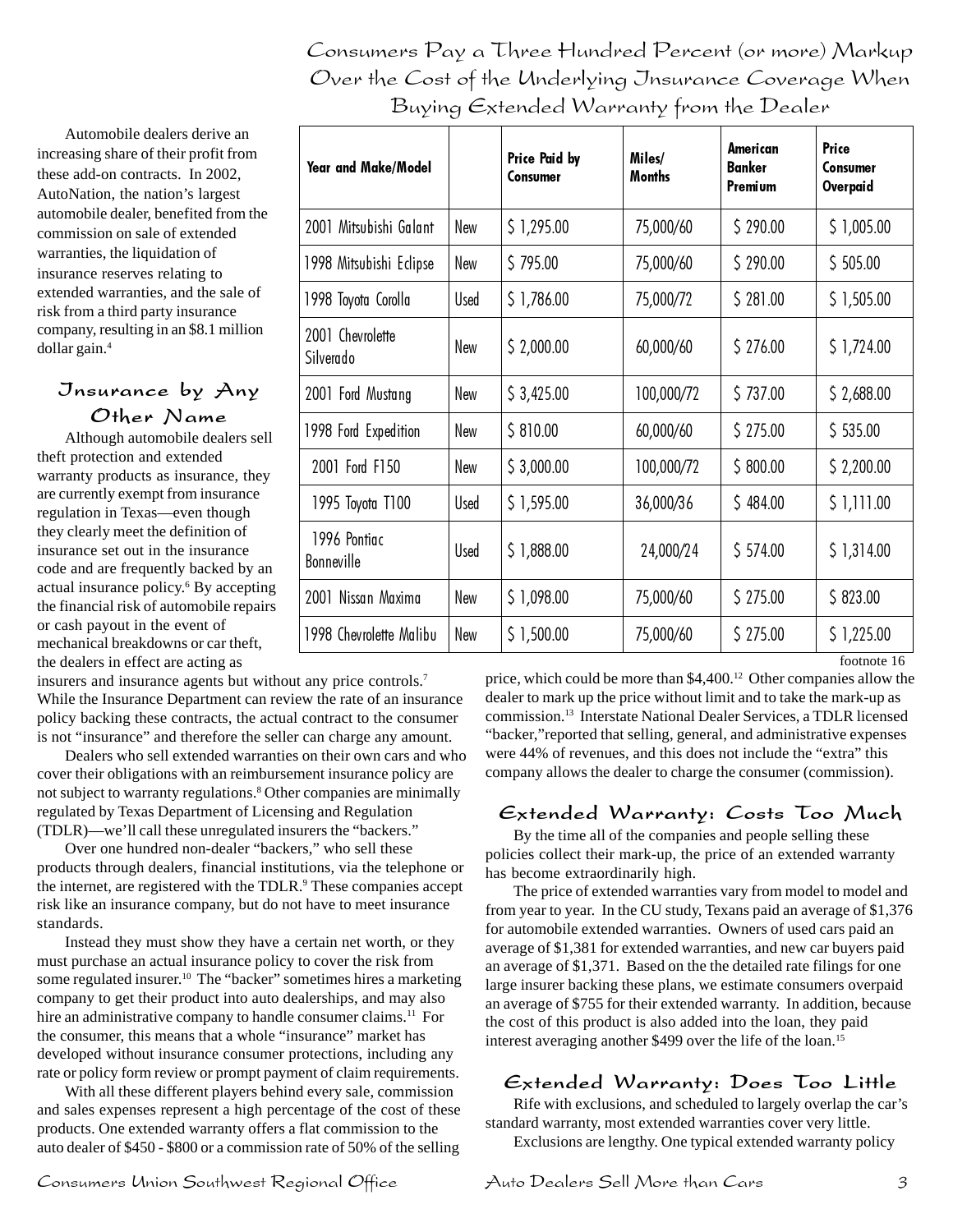## Limited Benefit Products Rolled into the Car Price

Mr. G saw an advertisement in the Houston Chronicle for a 1999 Ford Explorer priced at \$19,802, the same price that two people quoted to him later arrived the dealership. However, on the contract, the dealer listed the price at \$21,326.

Mr. G immediately contacted the finance manger who assured him that he would receive a refund check of \$1,526 plus interest and sales tax. But, the check never arrived.

"Instead, I was told that I did not receive a refund check because I had signed a form to purchase an anti-theft security system," Mr. G told the Attorney General. Included with his purchase agreement was a signed contract for "Protection Plus," an anti-theft plan consisting of "two (2) decals affixed to driver and passenger windows" along with an insurance benefit of \$1,000 if the car was stolen and not recovered. The price of this "Anti-Theft Security System" was not listed separately on his vehicle purchase contract but incorporated into the vehicle price.

Current law current law does not require a theft protection plan to be separately itemized on the loan documents, nor does it require the dealer to give an actual contract to the consumer at the time of purchase.

The general manager later claimed the purchase had also included a Viper alarm system, but that Mr. G was not able to have it installed at the time of purchase. Such an alarm system was not listed as part of his "Protection Plus" plan nor was it listed on his purchase contract.

Some dealers offer service plans designed to cover only certain maintenance items like oil changes. Phil purchased a \$549 Vehicle Care Program plan from an Ammarillo Nissan dealer to cover oil changes and tire rotations--but when he needed these services the dealer charged him and promised to mail a check to reimburse him for the charges. Phil never received a check, and his calls to the service department resolved nothing. When he complained to the dealer, they agreed to cancel the plan but refund him only \$237.89. In the end, the dealer charged only a \$75 cancellation fee, but Phil still had not received any reimbursement for his expenses at the time he filed his complaint.

AG Consumer complaint S0003-0098, AG Consumer Complaint, No Number, Filed July 10,2000.

excludes "scheduled maintenance and wear items," "batteries, body and trim items," "noises including rattles, squeaks and wind noises," and "repair or replacement of components needed to improve operating performance due to normal wear and tear."17

Toyota's Extra Care states that components not covered *include but are not limited to* "engine components: transmission components, axle assembly components," "suspension components: springs, shock absorbers, Macpherson struts, shock absorber inserts, or springs," "electrical components: spark plugs, distributor caps, ignition wires, ignition lock cylinders and tumblers," "cooling system: cooling fan sensor, cooling fan relay, lines and tubes, coolant radiator reservoir tank," and "fuel system components: fuel hoses, lines and tubes, seals and gaskets, fuel tank sending unit."18

While extended warranties have limited coverage for regular maintenance items, they may also exclude emergency breakdowns. R. Martin O'Shea had owned his 1998 Nissan Frontier pick-up truck for slightly more than two years when, returning from a trip to a fast-food restaurant, the battery exploded, blowing the hood open, buckling it in two places, and spraying battery acid throughout the engine compartment. When Mr. O'Shea initially contacted the dealership, they assured him that the damages would be fully covered by his extended warranty. However, after some initial repairs had been made, the dealership told him that the extended warranty did not, after all, cover the repairs. He would be responsible for the charges. After much persistence, the dealership agreed not to charge him for everything, and his regular automobile insurer picked up part of the tab.19

Extended warranty coverage frequently expires long before it's needed. The warranty period usually starts, not from the purchase of the product, but on the day the new car initially rolled off the assembly line. Most manufacturers warranties last three year, according to www.cars.com, and most new car buyers purchase five year extended warranties. On average, consumers are only purchasing two extra years of warranty.



Consumers Union Southwest Regional Office Auto Dealers Sell More than Cars 4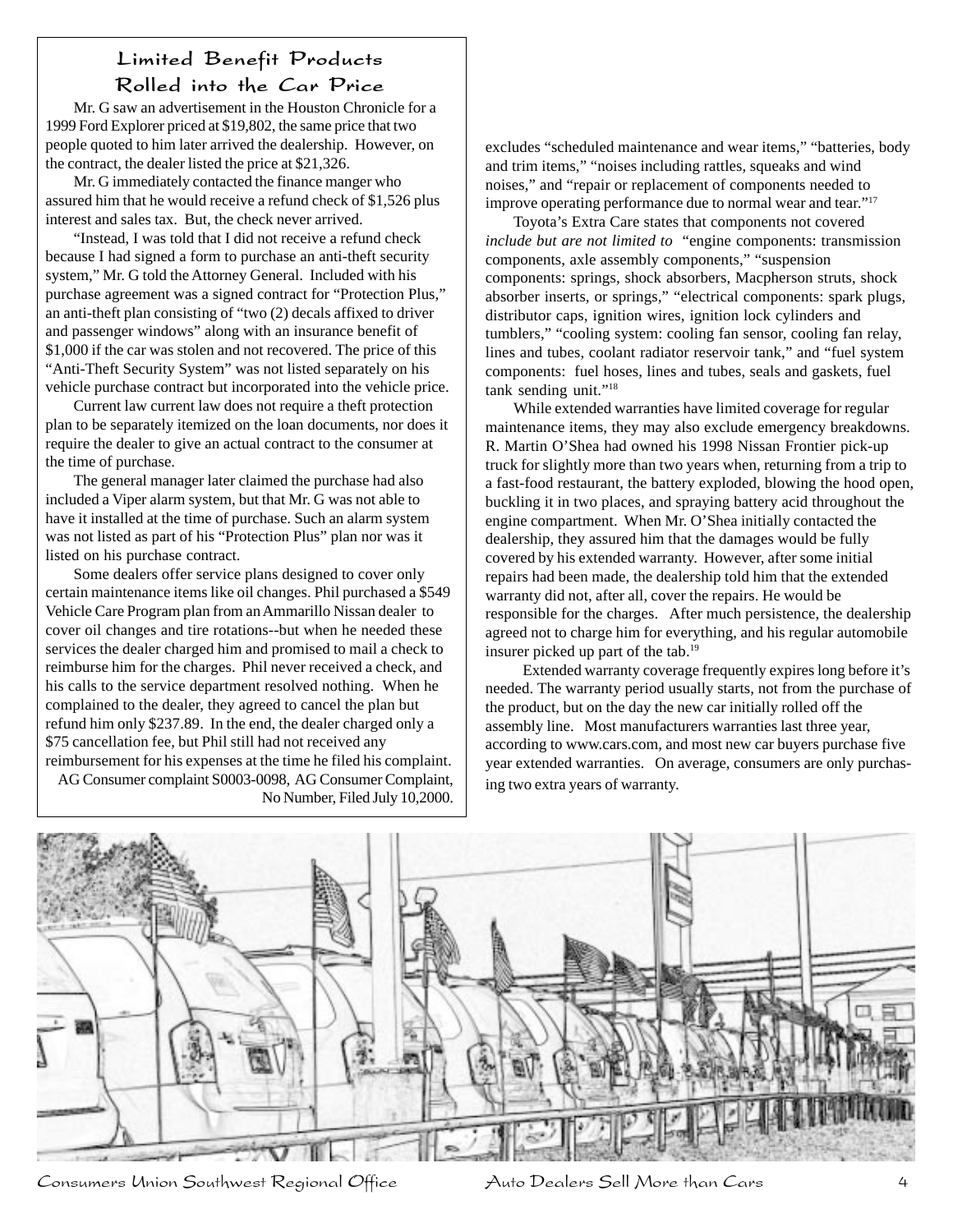The Fees Charged by Dealers to "Install" Theft Insurance and "Activate" a Number Etched onto the Windowshield Make These Plans Pure Junk to the Consumer

One consumer bought a six year extended warranty in December 1993 to cover his 1991 vehicle. When his car needed repair four years later in 1997, the dealer denied coverage because his warranty had expired. Confused, the consumer spent nine months trying to understand—no one explained to him that the extended warranty began at the car's "in-service" date in December 1990.<sup>20</sup>

Since the extended warranty starts along with the manufacturer warranty, it basically overlaps the original manufacturers warranty or extends only a few months/years beyond it. Car buyer Jay found

| <b>Theft Program Underwriter</b>         | Insurance<br>Price | <b>Theft Program Name</b>         | Price to<br>Consumer |
|------------------------------------------|--------------------|-----------------------------------|----------------------|
| Western General \$2,500/2 Years          | 56.00              | Theft Guard $\frac{1}{2}$ "3,000" | 5795.00              |
| Western General \$2,500/3 Years          | \$8.00             | SafeGuard                         | \$299.00             |
| Western General \$1,000/4 Years          | 56.25              | Permavin                          | \$379.00             |
| Courtesy Insurance Company \$5,000       | \$14.00            | Information Unavailable           | \$1,094.00           |
| Universal Underwriter \$2,000            | \$8.33             | Information Unavailable           | \$2,834.00           |
| Universal Underwriter \$4,000            | \$16.26            | Protection Plus \$1,000/3 Years   | \$1,495.00           |
| Great American Insurance \$2,500/3 years | \$10.50            | Theft Guard, Details Unavailable  | 5699                 |
| Great American Insurance \$3,000/5 years | \$14.00            |                                   |                      |

footnote 25

this out when he spent \$810 to purchase a 60 month/60,000 extended warranty for his new 1998 Ford. According to Jay, the dealer told him the extended warranty did not go into effect until after the factory warranty expired at 36,000 and would be good through 60,000 miles. When Jay traded in his car, still under factory warranty, two years later, he decided to cancel the warranty. The dealer told him that he would only get a partial refund of \$350 because his warranty had been in effect for two years.<sup>21</sup>

## Finger Pointing

Difficulties with vehicle add-on products may not end at highpressure sales tactics or high prices. Consumers also report problems getting the dealer to honor the terms of the contract, whether they file a claim or need a refund after cancelling the policy.

The procedures to get repairs completed vary from contract to contract. In the circumstances when dealer is not the "backer," the consumer or the dealer may have to get the repairs approved by the backer or an administrative company before repairs can be made. The dealer then completes the repairs and asks the backer for reimbursement for repair costs. The consumer may have to pay for the repairs and then submit receipts to the backer for reimbursement. The backer either pays the amount, or makes a claim to an insurer with whom they hold a contractual liability reimbursement policy. This policy reimburses the company for any claims that are made by the dealer or the customer.

Sometimes consumers are caught between the dealer and the claims administrator. Ms. B paid \$1,025 for an extended warranty that expressly included transmission components. When her Chrysler broke down as a result of transmission failure, the dealer assured her it was covered under her extended service contract. According to Ms. B, the dealer later notified her that the backer had denied coverage under the service contract and that she was now required to pay \$3,000 to have the transmission repaired.<sup>22</sup>

 One of consumers' top complaints is the failure of dealers to honor extended warranties. A dealer may collect a bonus if claims paid on their service contracts are less than the claims reserves maintained for such contracts.<sup>23</sup> When the dealer backs up its own contracts, repairs made under an extended warranty mean the dealer must provide labor and parts at no cost.

Consumers not only encounter difficulty with getting repairs made, they also have troubles getting a refund when they cancel the policies. Buyers report that dealers promise to cancel the plan, but no refund arrives, or they are told later that the plan will be cancelled for a steep administrative fee.<sup>24</sup>

## Anti-Theft: Costs Too Much

Consumers in our sample paid anywhere from three hundred dollars to several thousand dollars for their anti-theft product. Insurance company price for the coverage backing the product? Typically from \$9 - \$17 for a three year product. For a five year product, costs range from \$12 - \$32.

## Anti-Theft: Does Too Little

Vehicle anti-theft buyers end up with a product that duplicates coverage they probably already have under their regular auto policy. Anti-theft pays a modest flat benefit amount if a car is stolen. But any consumer who finances a car must buy comprehensive insurance, including theft coverage for the value of the car plus a rental car or other temporary transportation if the car is stolen.

Some anti-theft contracts actually require consumers to hold another insurance policy with theft coverage in order to receive benefits of the product. "At the time of the theft, the vehicle must be covered by comprehensive theft insurance," states the Premium Care in their contract.<sup>26</sup>

Theft policies may not pay a benefit for all thefts. The anti-theft product marketed by Olympicare excludes, "losses resulting from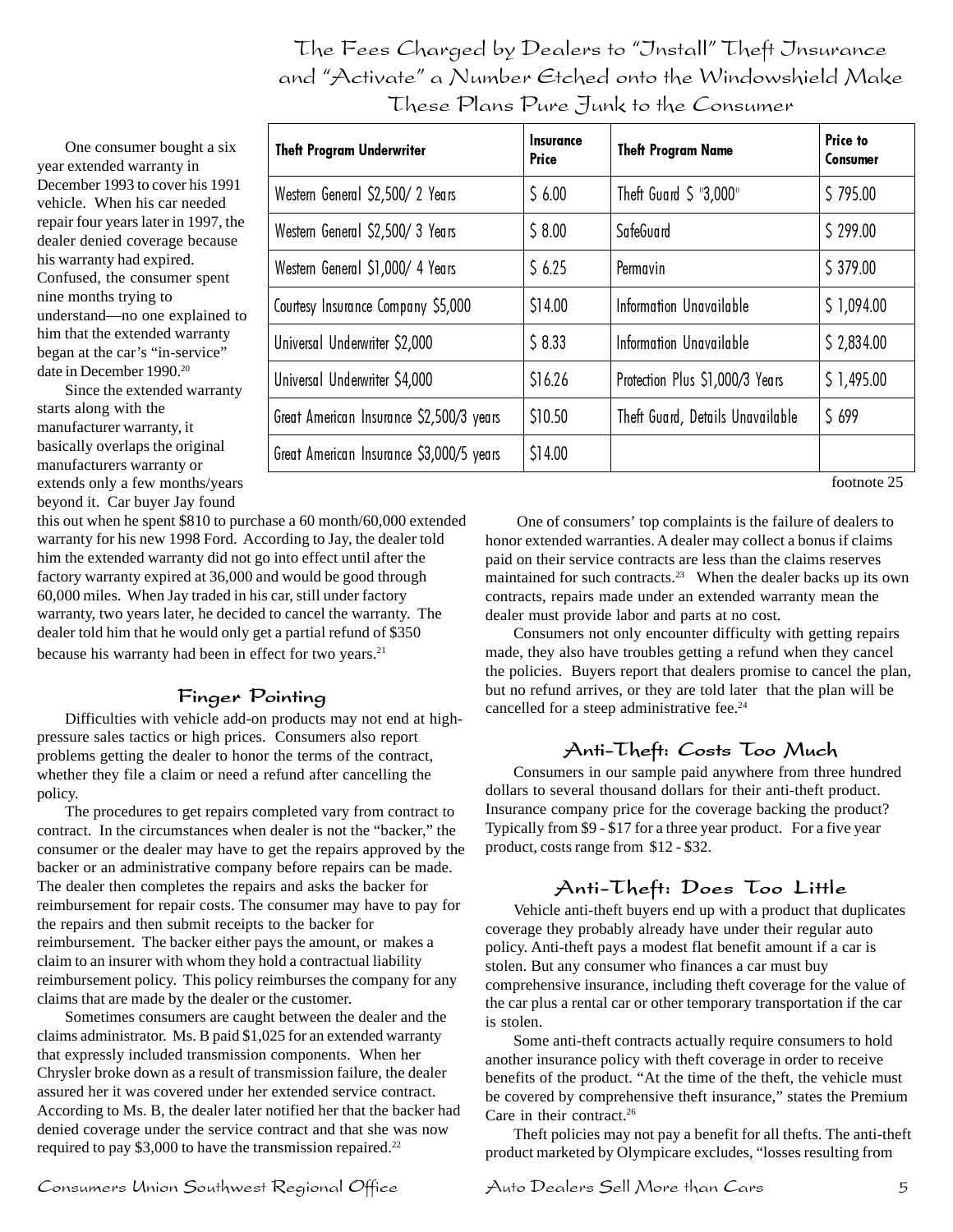

failure to take reasonable and prudent precautions against theft... examples *include but are not limited to carjacking*, keys left in vehicle, or keys made accessible to anyone except the vehicle owner." (emphasis added). Under the same policy, owners are also not eligible for losses that are not reported to the administrator within  $72$  hours.<sup>27</sup>

The advertised amount of anti-theft awards can also be inflated, when part of the cash award is contingent on the purchase of another vehicle from the same dealer. According to the contract's fine print, Olympicare's \$5,000 anti-theft program will actually pay only \$3,000 if the car is stolen. An additional \$2,000 *discount* on a new car purchase will be available from the original dealer to consumers who come in within 30 days. Since car prices are not fixed, this amounts to little more than a ploy to get consumers back in the door.

Anti-theft policies also provide a much more limited payout if the vehicle is stolen and recovered, but damaged to the point of total loss. In this case, Premium Care's "\$3,000" plan pays only the the *lesser* of a) \$500 or b) the car owner's insurance deductible.<sup>28</sup>

## The Hard Sell

In March 2000, Paula Claborn and her husband approached a dealer in Conroe, Texas to purchase a new vehicle. The salesman explained that the number etched on the window, an anti-theft product known as PermaVin, was included in the \$800 package price (which also included a trunk mat, cargo net, and roadside assistance) and they must purchase it.

After the contract had been signed, the couple noticed a separate charge of \$379.95 on the invoice for the same product. According to Ms. Claborn, the dealer told them that the product

required two separate charges, one for "etching" (already included in the price of the car) and one for "activation." Furious, Paula insisted to everyone at the dealership, including the salesman and one of the managers, that she did not want PermaVin. After persistant calls and visits to the dealer, someone promised to refund the activation fee. Paula and her husband were still stuck paying interest on the charge because the dealership had included it in her financing package.<sup>29</sup>



"All dealerships do this," said Paula. "I've bought enough cars to know. There is always something they try to slip in to get extra money."30

Because automobile dealers receive commissions on the products they sell, they have an incentive to use aggressive tactics to increase their sales. As Paula Claborn found, car buyers were often told that the vehicle already had the vehicle protection product installed and could not be sold without it.<sup>31</sup> Consumers reported that dealers misled them—telling them that the purchase of an extended warranty or vehicle

protection were necessary to secure financing, to receive a lower interest rate, or to purchase the automobile.<sup>32</sup>

When Julie went with her husband to purchase an SUV, the finance manager tried to convince her that, to qualify for the local credit union's low interest rate of 5.99%, they would have to purchase a \$1,700 extended warranty. Otherwise, the rate would be 7.99%. Julie and her husband agreed to the purchase, but the credit union later told them that extended warranty was not required for their interest rate. Returning to the dealership, the finance manager remained adamant, she told the Attorney General, until, a phone call to the credit union and a lengthy discussion, she finally agreed to cancel the extended warranty policy. "A quote from (the finance manger) 'We are not in business to be nice,' says it all," reports Julie.<sup>33</sup>

Dealers also misrepresented to consumers that their car insurance would provide them with a 10% discount for the purchase of the anti-theft product, $34$  that the dealer would pay for the extended warranty and interest for the first year,<sup>35</sup> and that the extended warranty was fully refundable if never used.<sup>36</sup> Dealers sometimes use a scheme, known as packing, whereby they "precalculate" the product or service that they wish to sell and then include it in the monthly payment they quote the customer. $37$ 

Other sales tactics also include failing to provide the consumer with a copy of the contract or providing a contract that has been altered. One buyer purchased a Mazda Protege for \$19,125.72, insisting that she did not want an extended warranty. She was not given a contract because the salesman told her it had to be redone. After several days, the buyer contacted her lender and learned that the amount submitted by the dealership was actually \$21,997.78, she told the Attorney General. The buyer returned to the dealership, and, after considerable persistence, finally reviewed the revised

> contract. She determined that they had added an extended warranty as well as some other items which accounted for the additional \$2,872.07. The finance manager told her it was too late and that she was not a "Mazda quality" customer.38

#### Regulation

The regulation of the sale and administration of add-on products is weak and fragmented, provides only minimal oversight over product

Consumers Union Southwest Regional Office Auto Dealers Sell More than Cars 6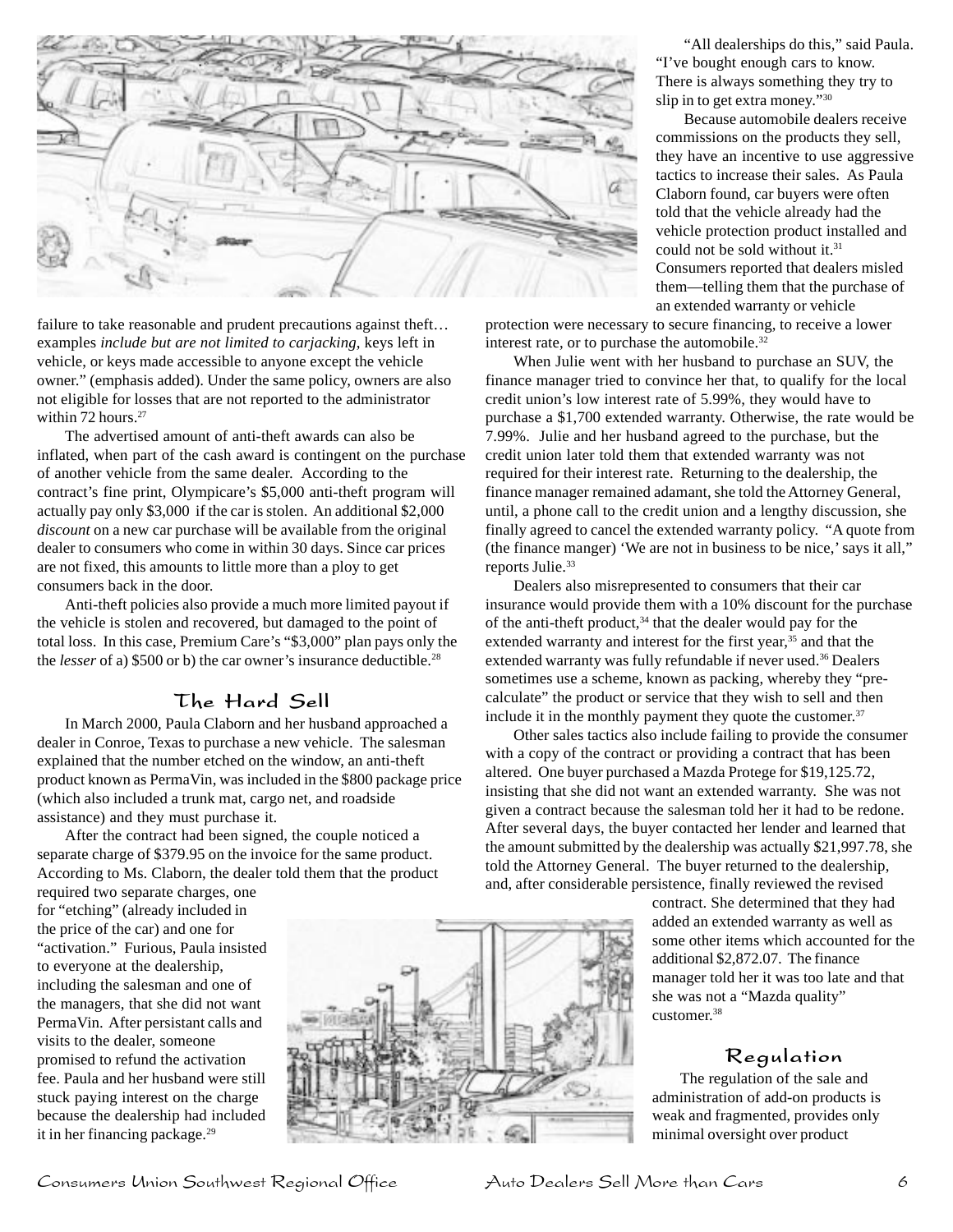"backers," and offers no protection to the consumer from aggressive overpricing.

TDLR has no authority over many sellers in this market. Under the Texas' Service Contract Regulatory Act**,** only the companies that act as the obligor to the extended automobile warranty contract holder, i.e. the consumer, are required to register with the TDLR. Those companies who sell, market, or administer these products, and automobile dealers who sell these products on their own cars and who have a reimbursement insurance policy are exempt from TDLR rules.39 So, although there are currently 114 automobile service contract providers registered with the TDLR, the actual number of parties offering this product, including the number of companies who escape regulation, is unknown.

Consumers looking to find information through the TDLR about the value of vehicle add-ons products would probably be disappointed. The department does not regulate either the price of the add-on product or its benefits. In fact, *the statute currently allows the dealer to negotiate the price of these products at the point of sale*. The department also does not monitor the number or amount of claims that are paid out to customers nor does it actively oversee the companies' financial status. Service contract providers are, however, required to submit the number of service contracts they sell on an annual basis in order to determine their annual registration fee. This information is defined by statute as a confidential trade secret.<sup>40</sup>

The Service Contract Advisory Board is virtually defunct. The board did not meet during 2001 or 2002, despite a statutory mandate that the board meet at least every six months.<sup>41</sup> The board is composed mainly of industry representatives; four out of six board members must be from a service contract provider or from a company that sells the product, one must be from an insurance company offering a reimbursement policy, and the last position must be filled by a consumer currently in possession of a service contract sold by a licensed provider. Unfortunately, the department has not been able to seat a consumer on the board.<sup>42</sup> Lack of consumer representation on the board has taken its toll; board members favored reducing the availability of TDLR's contact information to consumers<sup>43</sup> and proposed increasing the time period for the "backer" to provide the contract to the consumer from 21 days to  $60.^{44}$ 

The regulation of vehicle anti-theft products is equally weak, and TDLR has been unable to find anyone to join the advisory board since its creation. Neither TDLR nor the advisory board have authorization to regulate rates, to control sales tactics, or to monitor and evaluate benefits.<sup>41</sup> Instead, the Board's powers are largely limited to advising the Commission on setting registration fees for "backers."45

#### A Nationwide Problem

State officials across the nation are cracking down on the high cost of add-ons and the sales tactics that trap customers. In Washington, New York, Minnesota, and Texas, district attorneys and attorney generals have filed lawsuits against auto dealers for deceptive sales practices of add-on products.

In 2002, Attorney General John Cornyn sued three dealerships related to the deceptive sale of auto security systems. Dealers did not disclose to customers that an \$800 security system would be added to the advertised price for their automobiles. Because the dealerships had no intention of selling the automobiles at the advertised price, the Attorney General charged that the three had

violated the Deceptive Trade Practices and Consumer Protection Act. $46$ 

In California, Los Angeles District Attorneys filed suit against Gunderson Chevrolet, owned by AutoNation, for "packing" practices. Gunderson Chevrolet agreed to pay approximately \$2.5 million to settle a lawsuit alleging that the company engaged in unlawful business practices. $47$  As part of the settlement, Gunderson was enjoined from quoting a price or payment amount that includes undisclosed charges. The L.A. District Attorney's Office went even further and filed criminal charges against seven former employees of the dealership for conspiring to defraud customers by including the hidden costs in sales contracts and lying about the extra charges. Six of those indicted pleaded no contest or guilty to the charges and were sentenced to jail time, probation, and a fine.<sup>48</sup> As a result of this investigation, the California Senate Standing Committee on Government Oversight requested to hear testimony on auto dealer "packing" practices as one of the top ten consumer complaints in 2002.49

The State of Florida recognizes these extended warranty products and anti-theft products as insurance, and companies offering these products must register with the department of insurance. Part of this regulation includes providing the product cost, which cannot be marked up further at the dealership.<sup>50</sup> The regulation also allows consumers legal recourse against price inflation by dealers.<sup>51</sup>

## Policy Recommendations

## Extended Warranties and Anti-Theft

#### Policies as Insurance

Extended warranties and anti-theft products are insurance and should be treated as such. Amend Article 9034 and Article 9035, Texas Civil Statutes to remove the exception from insurance regulation. Texas legislators should:

- classify extended warranty and anti-theft products as insurance
- assure benefits by requiring TDI approval of policy forms
- collect basic information about premiums and losses
- assure good value by regulating prices

If the Legislature is unable to accomplish this, there must be significant measures taken to ensure the TDLR can provide strong and impartial oversight over the sale and administration of these products.

#### Texas Department of Licensing

In the alternative, improve TDLR oversight by granting the agency authority over benefits and prices.

- Expand the agency's authority to determine a fair price to the consumer for theft, extended warranty and any new products dealers want to introduce. Amend the law to eliminate dealer negotiated prices for add-ons.
- Expand the agency's authority by allowing the board to disapprove contracts for these products if the benefit is not reasonable in relation to the price or is deceptive, misleading, or duplicates required insurance coverage.
- Prohibit dealers from requiring consumers to pay for theft protection if they don't want it.

Consumers Union Southwest Regional Office Auto Dealers Sell More than Cars 7